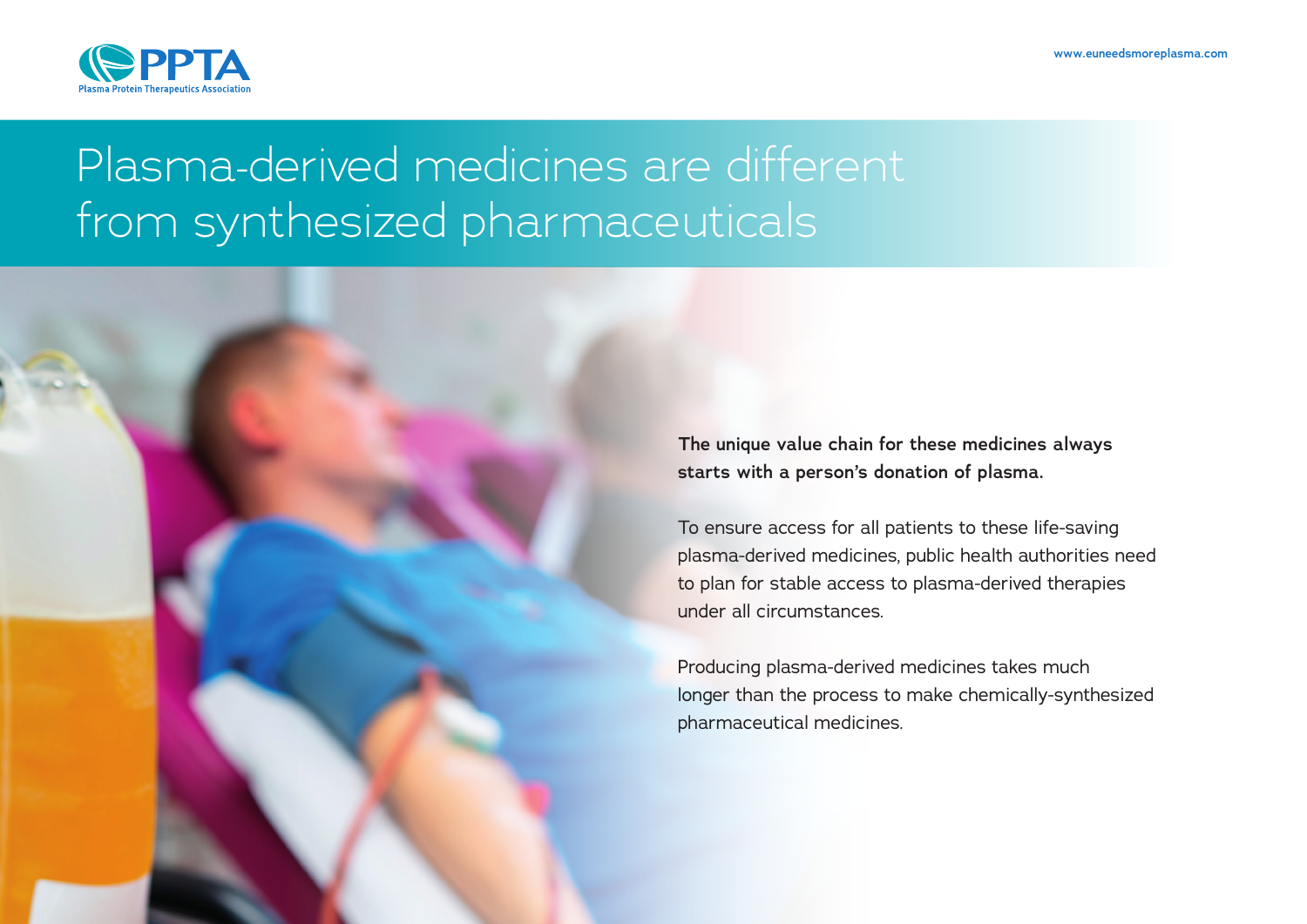## The unique character of plasma-derived medicines

#### **Patient access in the plasma protein therapy value chain**

**The value chain for producing plasmaderived medicines is unique – it always starts with a person's donation of plasma.** 

The process of making specialized medicines derived from plasma takes much longer to produce chemically-synthesized pharmaceutical medicines. It takes 7-12 months to manufacture plasma-derived medicines, from the moment the donation is made until it is ready to be given to a patient.

Ensuring adequate access and supply of these medicines also requires effective planning by public health authorities to ensure that patients have stable access to their therapies under all circumstances.

A spike in need for more chemicallysynthesized pharmaceuticals – for example in response to a pandemic – can be easily managed in this production process. In contrast, the donor-to-patient plasmaderived medicine pathway needs to be planned months in advance. Obtaining large additional quantities of plasma to produce these medicines cannot be done overnight.

In planning for access to plasma-derived medicines, it is vital that sufficient plasma volumes from donors are always available.

A plasma-derived medicine that is needed today has been a year in the making. This means that, in a crisis situation where large volumes of medicines are needed rapidly, a public plasma collection system may not have the flexibility to deliver more donated plasma needed for medicines production. A combined system where public and private plasma donation systems coexist – or with sharing of donated plasma across regions – will increase certainty for patients to have stable access to the treatments they need.

### **Unique and non-interchangeable medicines**

Plasma-derived medicines cannot be cannot be used interchangeably to treat a patient with similar conditions, even in a same class of medicines. Each plasma protein therapy is unique due to differences in manufacturing processes, and because patients' specific responses to the therapy will differ, depending on the person's health situation.

#### **How long does plasma protein production take?**

**The process to manufacture plasma protein therapies is lengthy because several complex steps must be taken to ensure products are safe and effective.**



For example, a patient's tolerance of the therapy may depend on the variation in the composition of components, the dosage and routes of administration. To identify optimal treatment for each patient, physicians do complex evaluations to identify the appropriate brand, dosage and administration route.

Co-morbidities will also indicate which brand therapy in a class of treatments is optimal for that patient.<sup>10</sup>